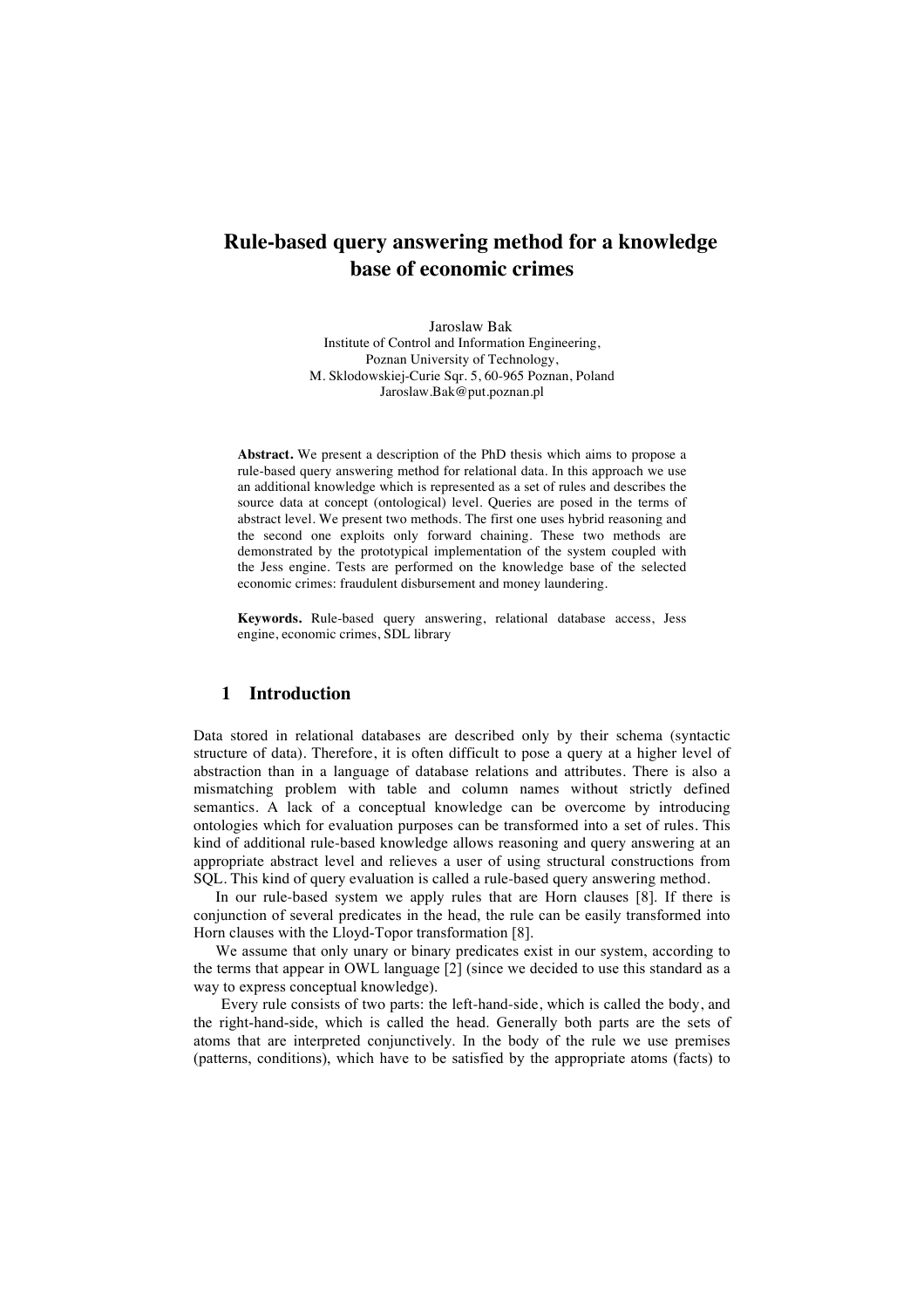allow the rule to be fired and produce conclusions from the rule's head. Next section describes the problem statement of the proposed PhD thesis. Section 3 presents current knowledge of the problem domain and existing solutions. Section 4 contains results achieved so far, the current state of the work and author's contributions. In Section 5 the concluding remarks are given.

# **2 Problem statement**

The presented PhD thesis is trying to cope with the following research question:

*How to efficiently query a relational database* 

*at the conceptual level defined in a rule-based system?*

This question is strongly connected with the following three main problems:

- i. Rule-based query answering,
- ii. The combination of a rule-based system and a relational database,
- iii. The construction of the knowledge base (i.e. knowledge of economic crimes).

In a rule-based query answering method we assume that there exists a knowledge base which contains two parts: intensional and extensional. The intensional knowledge is represented as a set of rules and describes the source data at a conceptual (ontological) level. The extensional knowledge consists of facts that are stored in the relational database as well as facts that were derived in the reasoning process. Queries can be posed in the terms of the conceptual level. Thus, one gets an easier way to create a query than using structural constructions from SQL (Structured Query Language). The rule-based query answering method uses the reasoning process to obtain an answer for a given query. During this process facts from database are gathered and used to derive new facts according to a given set of rules. Next, the answer is constructed and presented.

In the first two problems  $(i, ii)$ , we need to deal with the following questions:

- 1. What kind of rule-based system do we want to use?
- 2. How to express and represent the conceptual knowledge in the form of rules?
- 3. What is the language of the queries that can be evaluated by the system?
- 4. What kind of reasoning is involved in the rule-based query answering?
- 5. How to ensure the decidability of the query answering method?
- 6. How to combine a relational database with a rule-based system?
- 7. Which reasoning engine should be used for the prototypical implementation?
- What are other potential applications of the proposed method and system?

We also assume that the rule-based query answering method will be used with the knowledge base of the selected economic crimes: fraudulent disbursement and money laundering. Particularly, we assume our system to be aimed at determining legal sanctions for crime perpetrators and to discover crime activities and roles (of particular types of owners, managers, directors and chairmen) using concepts, appropriate relations and rules.

The answers to the majority of the given questions and current achievements are presented in Section 4.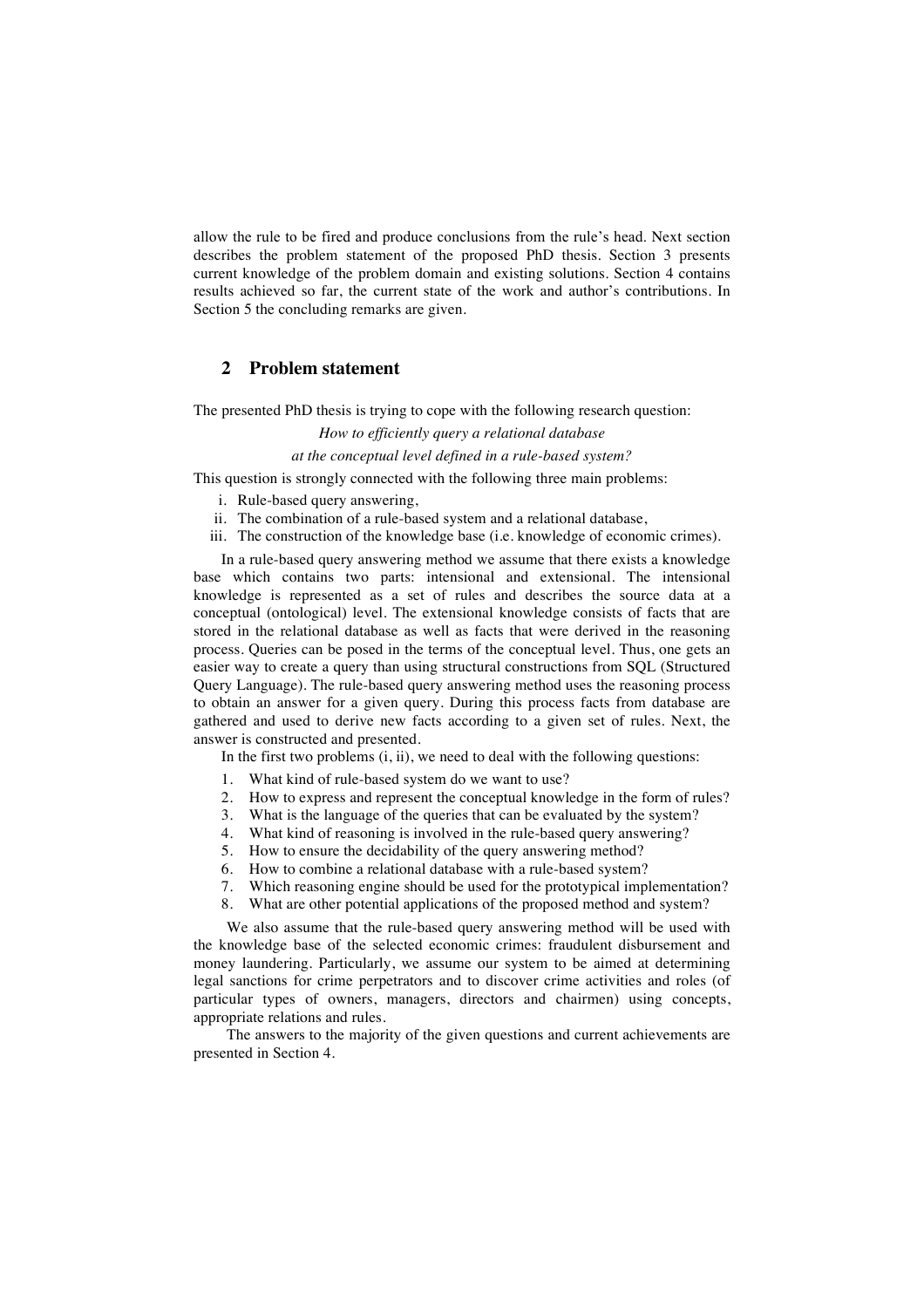## **3 Overview of existing solutions**

The presented problem, the rule-based query answering task [14], has many times been subject to research. Generally, there are two kinds of reasoning method applied in the rule-based query answering task. The first one is a backward chaining method, where reasoning is goal-driven. In this case our goal is the query posed to the system. This scheme of reasoning is implemented, for instance, in Prolog engine, and takes the form of the Selective Linear Definite clause resolution (SLD). In the backward reasoning technique facts are obtained only when they are needed in derivations.

On the contrary a forward chaining approach, which is data-driven, needs reasoning about all facts. In the working memory some of the inferred facts are useless and many rules are fired unnecessarily. It has a negative impact on the efficiency of the answering process. Moreover, because all facts should exist in the working memory, the scalability of reasoning task is poor due to the limited RAM memory. This drawback occurs also in the backward chaining.

The rule-based query answering task in rule-based systems, which exploits forward chaining is generally an inefficient method. The results of the OpenRuleBench initiative [1] show that efficiency of tabling Prolog and deductive database technologies surpasses the ones obtained from the corresponding pure rulebased forward chaining engines.

The most comprehensive approaches concerning optimizations of bottom-up query evaluation (in forward chaining) were given in [14, 15]. The general method relies on the transformation of a program *P* (set of rules) and a query *Q* into a new program, *magic(P* <sup>∪</sup> *Q)*, as shown in [15]. This *magic transformation* modifies each original rule by additional predicates to ensure that the rule will fire only when the values for these predicates are available. There were also other improvements and modifications of magic approach [14]. According to the work presented in [12] we also believe that the bottom-up approach has still room for improvements in order to increase the performance of the rule-based query answering task.

There exist also some works about the combination of rules (or logic programming) with relational databases. Notable are approaches presented in [18], [10] and [19] where ontology-based data access is performed with Prolog rules or Disjunctive Datalog.

The problem of applying rules in economic crimes is quite new. Most of the research work in the legal area relies on using ontologies in the field of information management and exchange [23, 24], not reasoning [16]. Other solutions, developed for instance in FFPoirot project [25, 26], concern descriptions of financial frauds, mainly the Nigerian letter fraud and fraudulent Internet investment pages. The ontologies developed in this project are not publicly available.

In our approach rules and queries are used to reflect data concerning documents and their attributes, formal hierarchy in a company, parameters of transactions, engaged people actions and their legal qualifications. To the best of our knowledge it is the first such approach in the field of economic crimes, besides the work presented in [17], which concerns cybercrimes.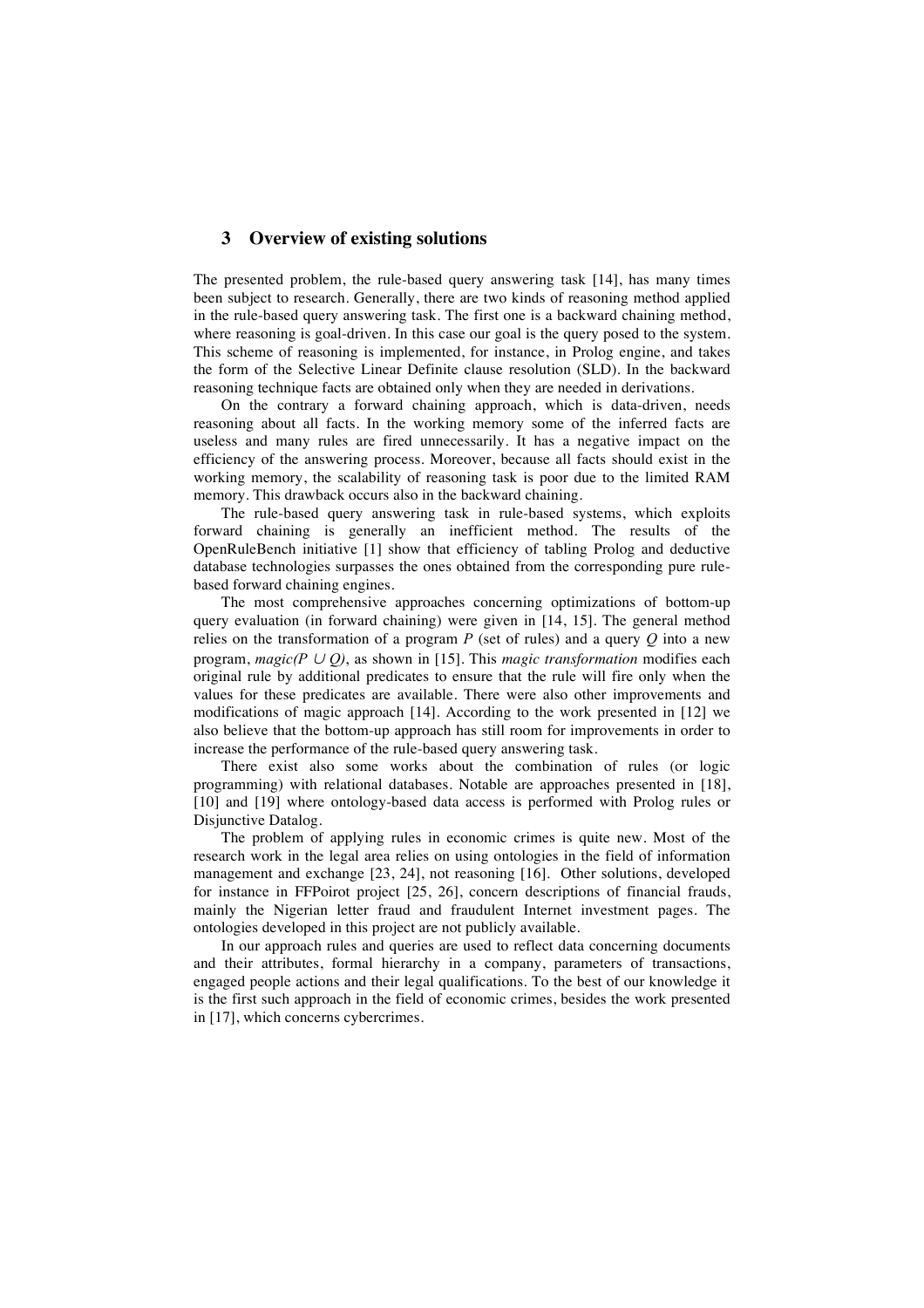# **4 Achievements and the current work**

## **4.1 General assumptions**

As mentioned in Section 2, the first two tasks include eight questions. For most of them, in the current state of our work, the answers are already known:

- 1. We wanted to use a production rule system because we need to apply our solutions in the real world applications.
- 2. We decided to express the conceptual knowledge with the Horn-SHIQ ontology combined with SWRL (Horn-like) [3] rules. We are aware of the restrictions that Horn-SHIQ imposes on ontology creation [21], but this fragment of OWL is sufficient for our needs.
- 3. Currently we assume conjunctive queries only, which are built of the terms from ontology (concepts and relations).
- 4. We developed two ways of applying reasoning process in the rule-based query answering task. In the first one [6] *hybrid* reasoning (forward and backward chaining) is used and in the second one only *forward* chaining and *extended* rules are executed. The second approach is still in progress.
- 5. We use the *Datalog Safety* [11] restriction in the rule-based query answering and *DL-safe* rules in ontology creation [22].
- 6. We developed the special mapping method which is presented later in this section and also in [6].
- 7. We decided to use the *Jess* (Java Expert System Shell) engine [4, 5], since it is one of the fastest commercial engines (with the free academic use) and it can be easily integrated with the Java language (which is the implementation language of our tool). The Jess engine also supports both forward and backward chaining.
- 8. We are convinced that our knowledge base of economic crimes [27, 30] would not be the only application of the defined system. Our methods are general and can be used in every application, which requires additional knowledge for query evaluation or need to offer an easier way of query creation than with the traditional SQL.

Our current results were presented in Polish and English papers [6, 27, 28, 29, 30].

#### **4.2 Query answering with the hybrid reasoning**

The approach described in [6] concerns the hybrid reasoning in the rule-based query answering task. In this work we described also the method of mapping between an ontology and a relational database. We presented our prototypical implementation of a library tool, the Semantic Data Library (SDL), which integrates the Jess engine, rules and ontology to effectively query a relational database.

In our hybrid reasoning process the backward chaining engine is responsible only for gathering data from a relational database. Data is added (asserted in Jess terminology) as triples into the working memory. The forward chaining engine can answer a query with all constraints put on variables in a given query  $(=, |=, <, > \text{etc.})$ .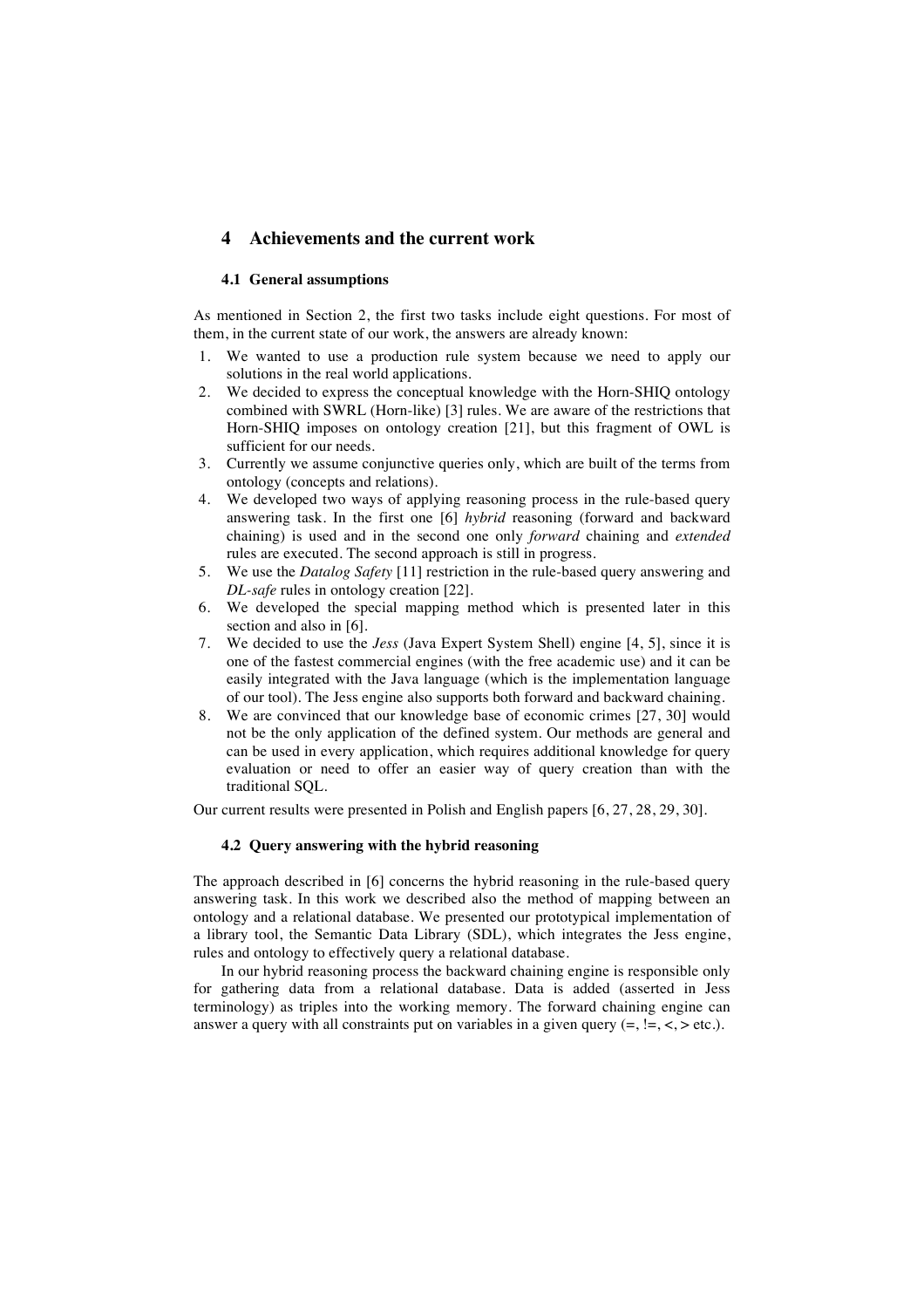The queries are constructed in Jess language in terms of ontology concepts. The mapping between the ontology classes and properties and the relational database schema is defined to fit syntactic structures and to preserve the semantics of the data.

Extensional data itself is stored in a relational database. The ontology and the mapping rules transformed into Jess language format provide the additional semantic layer to the relational database. Such an approach allows for answering queries to a relational database with a reasoning process performed in the Jess system over rules and ontology. The hybrid reasoning and query execution is supported by the SDL library. More details are given in [6].

## **4.3 Mapping between ontology terms and relational database**

A mapping between ontology terms and relational data [6] is defined as a set of rules where each rule is of the following form:

#### $SOL$  query  $\Rightarrow$  essential predicate

where "essential" means that the instance of the term cannot be derived from the rules. We assume that every "essential" ontology term has its appropriate SQL query and can be obtained only in a direct way, as a result of the SQL query. For example, in the following OWL hierarchy of classes *Mother is-a Woman is-a Person*, where the class *Mother* is a subclass of the class *Woman* etc., every instance of the class *Mother*  is an "essential" term.

We assume that every SQL query has the following form:

#### SELECT [R] FROM [T] <WHERE> <C, AND, OR>

where:

- *R* denotes the result attributes (columns) one or two according to the unary or binary terms (OWL Class, OWL DataProperty or OWL ObjectProperty),
- *T* stands for the tables, which are queried,
- WHERE is an optional clause to specify the constraints,
- *C* abbreviates the constraints in the following form: <attribute, comparator, value>, for example:  $Age > 21$ ,
- *AND, OR* are the optional SQL commands.

As an example, let us assume that we have a table *Person* with the following attributes: *Id, Name, Age* and *Gender*. To obtain all adult men, we would define the following SQL query: *SELECT Id FROM Person WHERE Age>21 AND Gender='Male'.*

The mapping process requires defining SQL queries for all "essential" classes and properties. Other terms can be mapped too, but this is not necessary, since instances of them can be derived in the reasoning process.

### **4.4 Knowledge base of economic crimes**

The approaches presented in [27, 28, 29] concern construction of the knowledge base of the selected economic crimes: fraudulent disbursement and money laundering. We analysed current related works and proposed the formal model of these economic crimes. We developed the ontology, which is the result of an analysis of about 10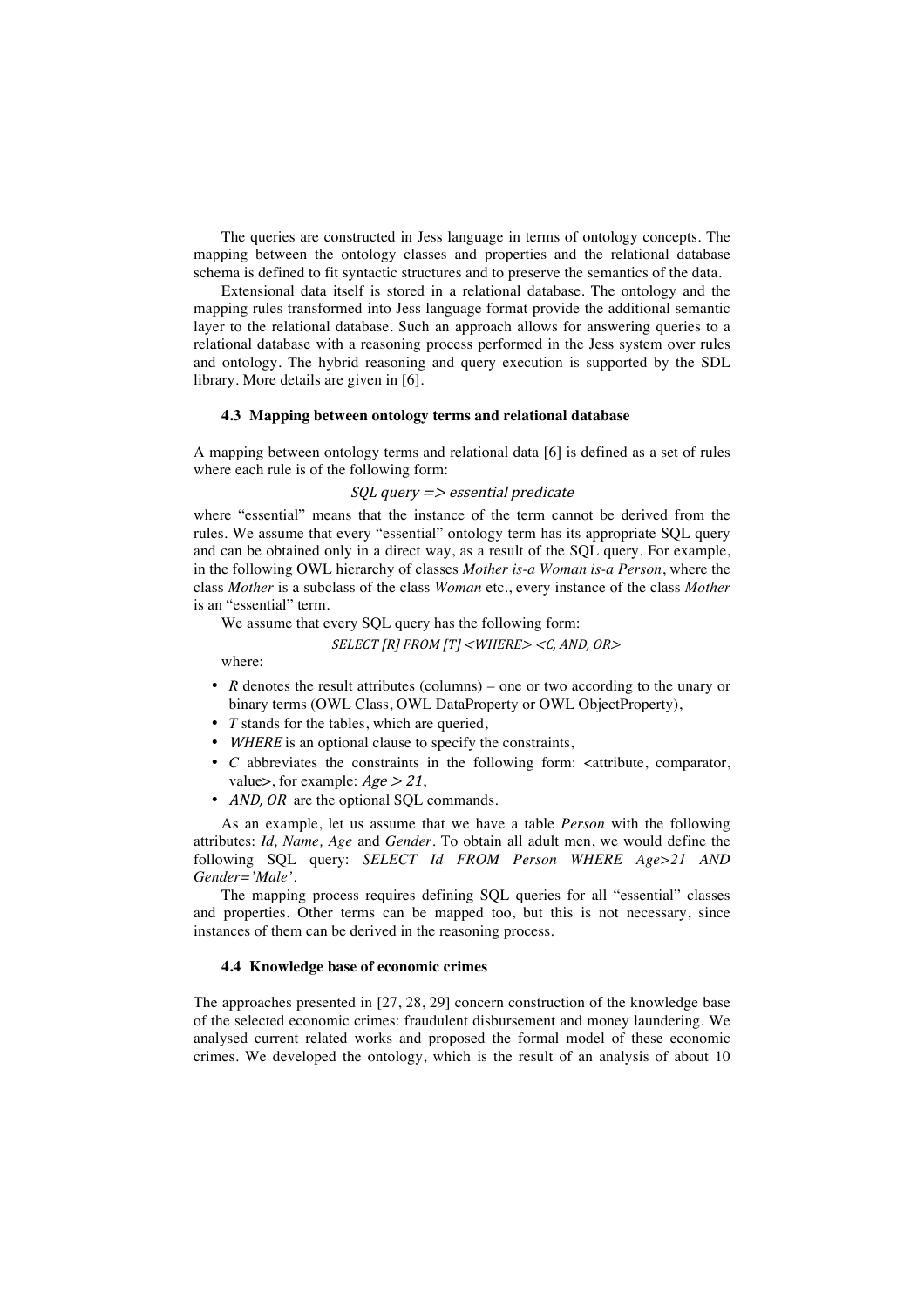crime cases. This means that the ontology is crafted to a task rather than attempting to describe the whole conceivable space of concepts and relations (top ontologies). The intensional part of the knowledge base contains also SWRL rules, which are very important when we want to determine legal sanctions for crime perpetrators and to discover crime activities and roles (not only to describe a crime scheme).

The methodology consists of several steps:

- 1. Design
 of
 a
 hierarchical
 data
 representation
 with 'minimal' ontology, which is used to uncover a crime scheme. This means using only necessary concepts that follow in the logical order of uncovering a crime. In the first stage goods/services transfer data is analyzed with relation to 3 basic
 flows:
 money, invoices,
 and
 documents
 (i.e., confirming
 that
 the service
 or
 goods
 have
 been delivered). In
 addition, responsible
 or relevant
people
within
companies
are
associated
with particular
illegal activities.
- 2. Provision
 of
 a
 framework
 in
 which
 the
 graph
 building
 process
 and queries are
executed.
- 3. Relating
answers
to
queries
with
crime
qualifications.

This approach is limited, but provides an essential model for evidence-building of a very important class of financial crimes: among them acting to do damage to a company and money laundering. Both crimes occurred in the example *Hydra Case* which was tested with the hybrid approach and artificially generated data. The work and results are presented in [30].



Figure 1. The architecture of the rule-based query answering system

#### **4.5 Current work**

In the current state of our work we are focused on the new rule-based query answering method which uses *extended* rules. *Extended* means that these rules are generated automatically from the basic ones for the evaluation purposes, and the modification is strongly connected with the magic transformation method. The extended rules are generated in the goal- and dependency-directed transformation. In this method we are interested in dependencies between variables appearing in predicates inside each rule.

The rule-based query answering method in this approach needs the different assumptions from the hybrid one because we use only one Jess engine to obtain relational data and answer a query. Obviously, we have to modify our query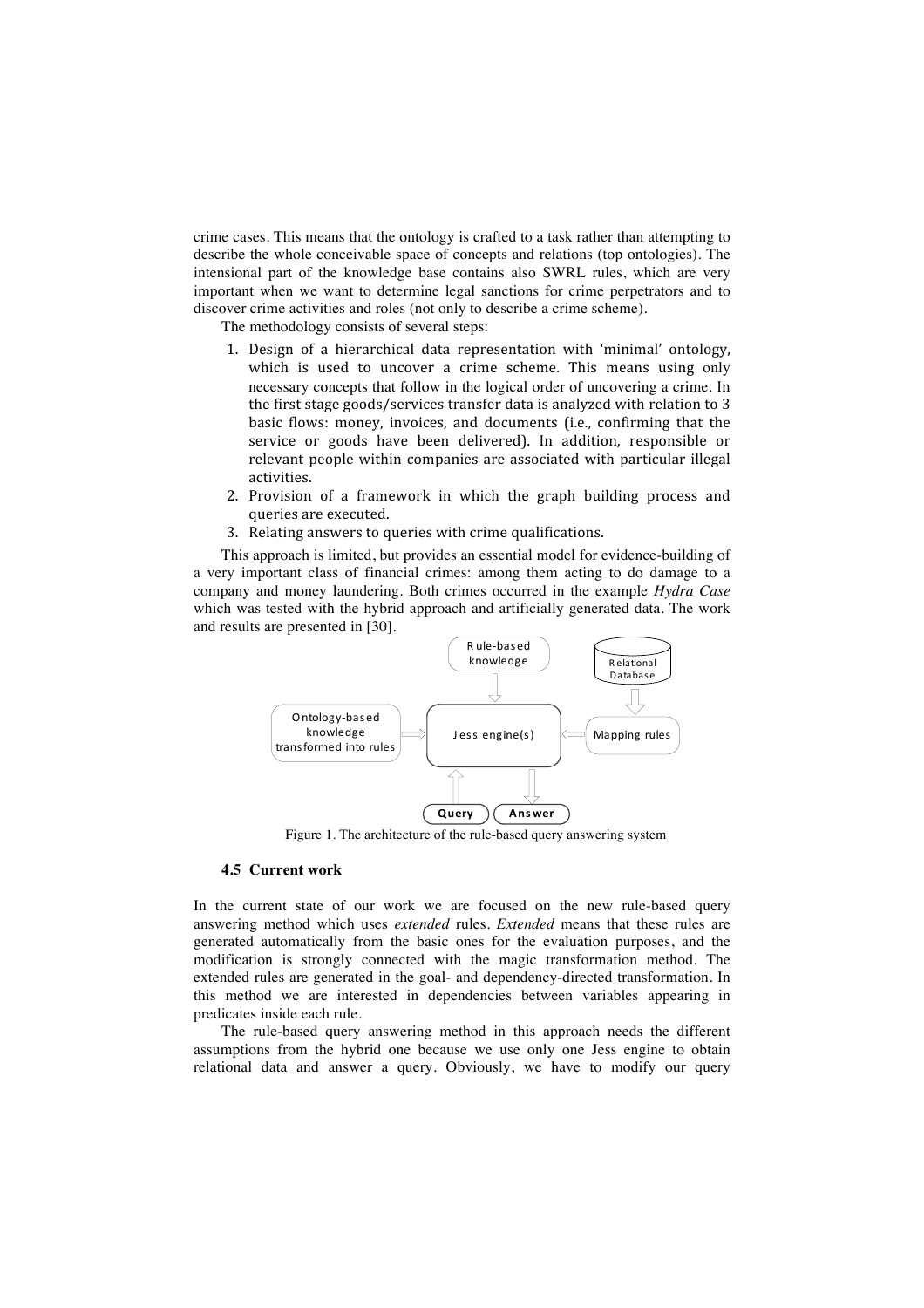answering algorithm prepared for the hybrid system. This work is still in progress and results will be presented as soon as possible.

Figure 1 presents the architecture of our system which covers both solutions (hybrid reasoning and reasoning with extended rules).

# **5 Conclusions**

In this paper we have outlined the content of the PhD thesis titled *Rule-based query answering method for a knowledge base of economic crimes*. Up to date we have obtained some achievements in the research, particularly related to the special crimeoriented ontological knowledge, its representation in rules of the Jess system, the connection with extensional data in a database and query answering by reasoning over the different data representations. We continue our research aiming to elaborate a new method of rules transformation, which will allow for more efficient application of rules in query answering task. We have to manage with problems presented in Section 2 and to provide a precise, clear and formal description of our solutions. We have already obtained positive results of tests performed on the prototype system but we also plan to execute queries prepared by the OpenRuleBench initiative. The comparison of our results and those obtained in a pure Jess system seems to be an adequate and objective assessment of usefulness of our work.

## **References**

- 1. Liang S., Fodor P., Wan H., Kifer M., OpenRuleBench: An Analysis of the Performance of Rule Engines, Proceedings of the 18th international conference on World wide web, ACM, 2009, o. 601-610.
- 2. McGuinness D., van Harmelen, F.: Owl web ontology language overview. W3C Recommendation, 10 February 2004, http://www.w3.org/TR/owl-features/
- 3. Horrocks I., Patel-Schneider, P.F., Boley, H., Tabet, S., Grosof, B., Dean, M.: Swrl: A semantic web rule language combining owl and ruleml. W3C Member Submission (May 21 2004), http://www.w3.org/Submission/SWRL/
- 4. Jess (Java Expert System Shell), http://jessrules.com/
- 5. Friedman-Hill, E.: Jess in Action, Manning Publications Co. (2003)
- 6. Bak, J., Jedrzejek, C., Falkowski, M.: Usage of the Jess engine, rules and ontology to query a relational database. In: Governatori, G., Hall, J., Paschke, A. (eds.) RuleML 2009. LNCS, vol. 5858, pp. 216–230. Springer, Heidelberg (2009)
- 7. Forgy C., Rete: A Fast Algorithm for the Many Pattern/Many Object Pattern Match Problem, Artificial Intelligence, 19, pp. 17-37, 1982.
- 8. Lloyd J.W., Foundations of logic programming (second, extended edition). Springer series in symbolic computation. Springer-Verlag, New York, 1987.
- 9. Horridge M., Bechhofer S. The OWL API: A Java API for Working with OWL 2 Ontologies. OWLED 2009, 6th OWL Experienced and Directions Workshop, Chantilly, Virginia, October 2009.
- 10. Poggi A., Lembo D., Calvanese D., De Giacomo G., Lenzerini M., Rosati R., Linking Data to Ontologies, Journal on Data Semantics, Volume 10, 2008, p. 133-173.